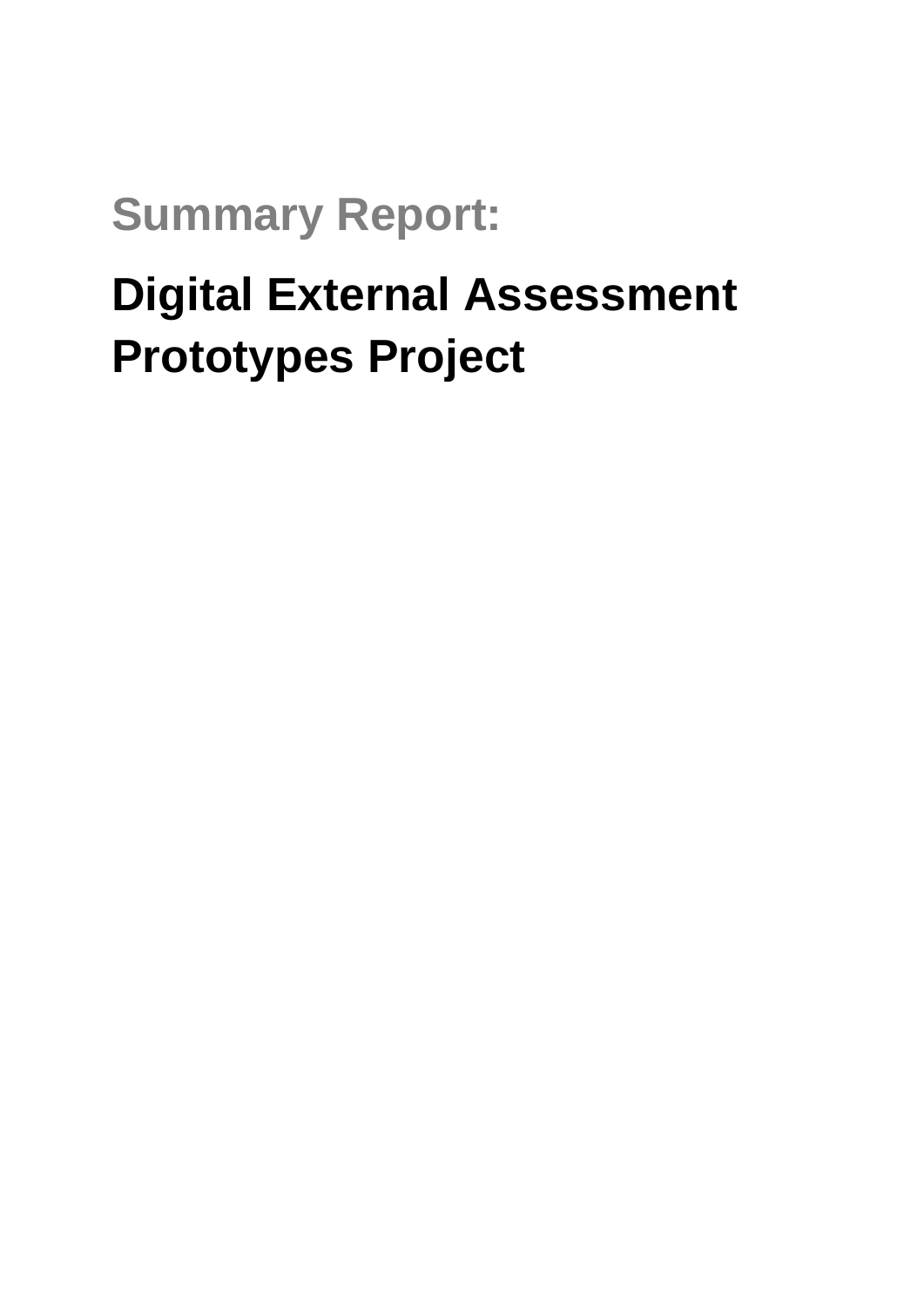### Contents

<span id="page-1-0"></span>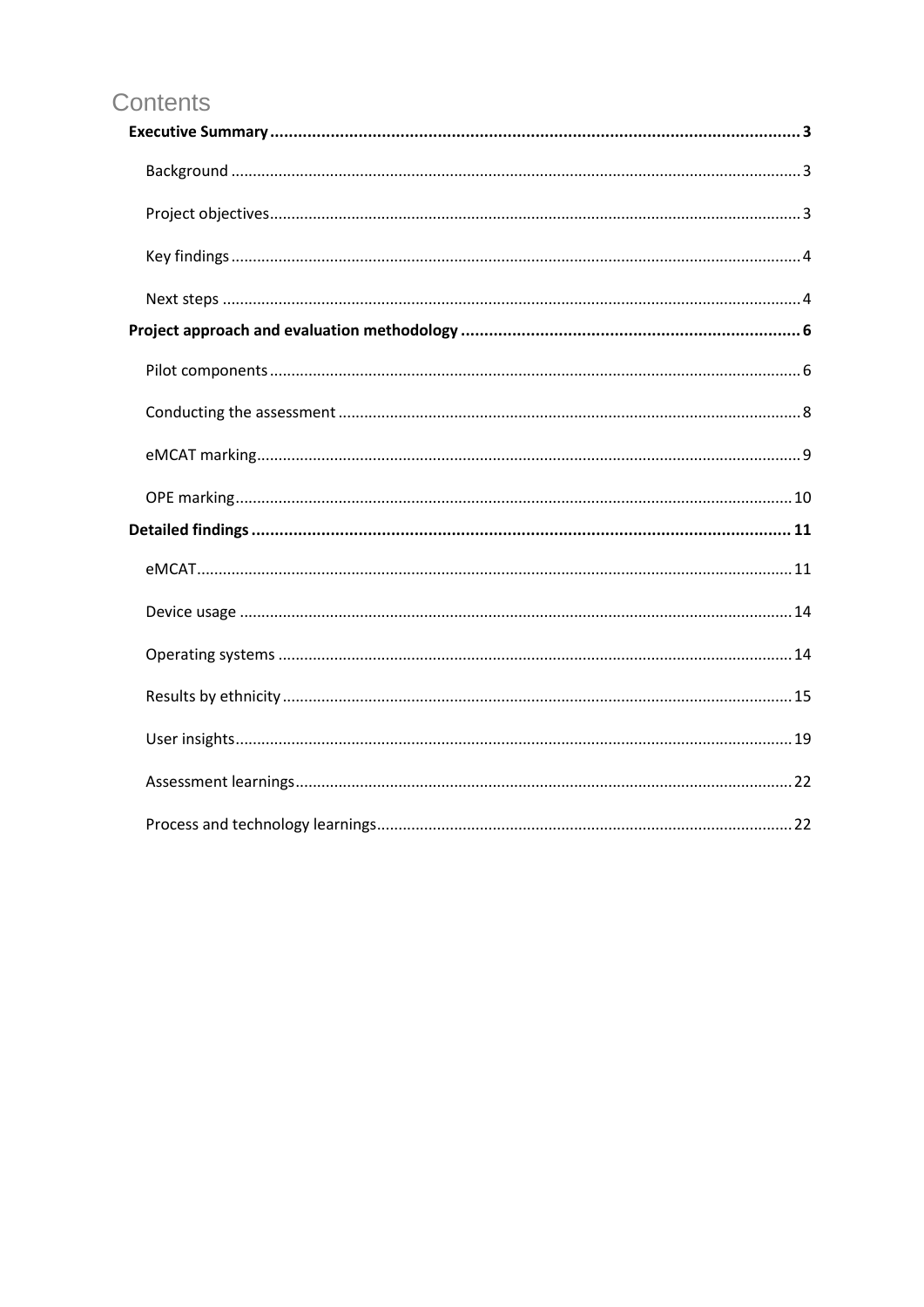## **Executive Summary**

#### <span id="page-2-0"></span>*Background*

The Digital Assessment Transformation (DAT) workstream was established as part of the Future State Programme to help transition NZQA's current paper-based National Certificate of Educational Achievement (NCEA) assessment model to an online delivery model by the year 2020.

As a first step towards this, NZQA has undertaken trials and pilots<sup>1</sup> to help understand how to transition into delivering assessments digitally.<sup>2</sup> This includes testing key elements of a new operating model, and learning how that model might work in practice.

In 2015, a Digital External Assessment Prototypes (DEAP) project was undertaken, which built on learnings from a computer-based eMCAT trial undertaken in 2014. This document is focussed on the 2015 DEAP trial.

#### <span id="page-2-1"></span>*Project objectives*

The objectives of the DEAP project were:

- to trial enhanced and new technology approaches for the electronic Mathematics Common Assessment Task (eMCAT)<sup>3</sup> that built on the learnings from the 2014 trial
- to test different aspects of creating and delivering online examinations through the practice examinations
- to test logistical elements of the online examinations that will ultimately support a new model for delivering digital examinations online
- to better understand the user experience, through robust evaluation including feedback from students, schools, internal business units, and the vendor
- to help inform the end-to-end process of a new operating model.

<sup>-</sup><sup>1</sup> A "trial" is considered to be a practice assessment that does not count towards a student's NCEA, whereas a "pilot" is considered to be a practice assessment where a student can gain credits towards their NCEA.

<sup>&</sup>lt;sup>2</sup> A digital or online assessment is considered to be an assessment conducted in a digital format through the use of an electronic device.

<sup>3</sup> The "MCAT" is the Mathematics Common Assessment Task, with is an external assessment for Achievement Standard 91027 – *Apply algebraic procedures in solving problems*.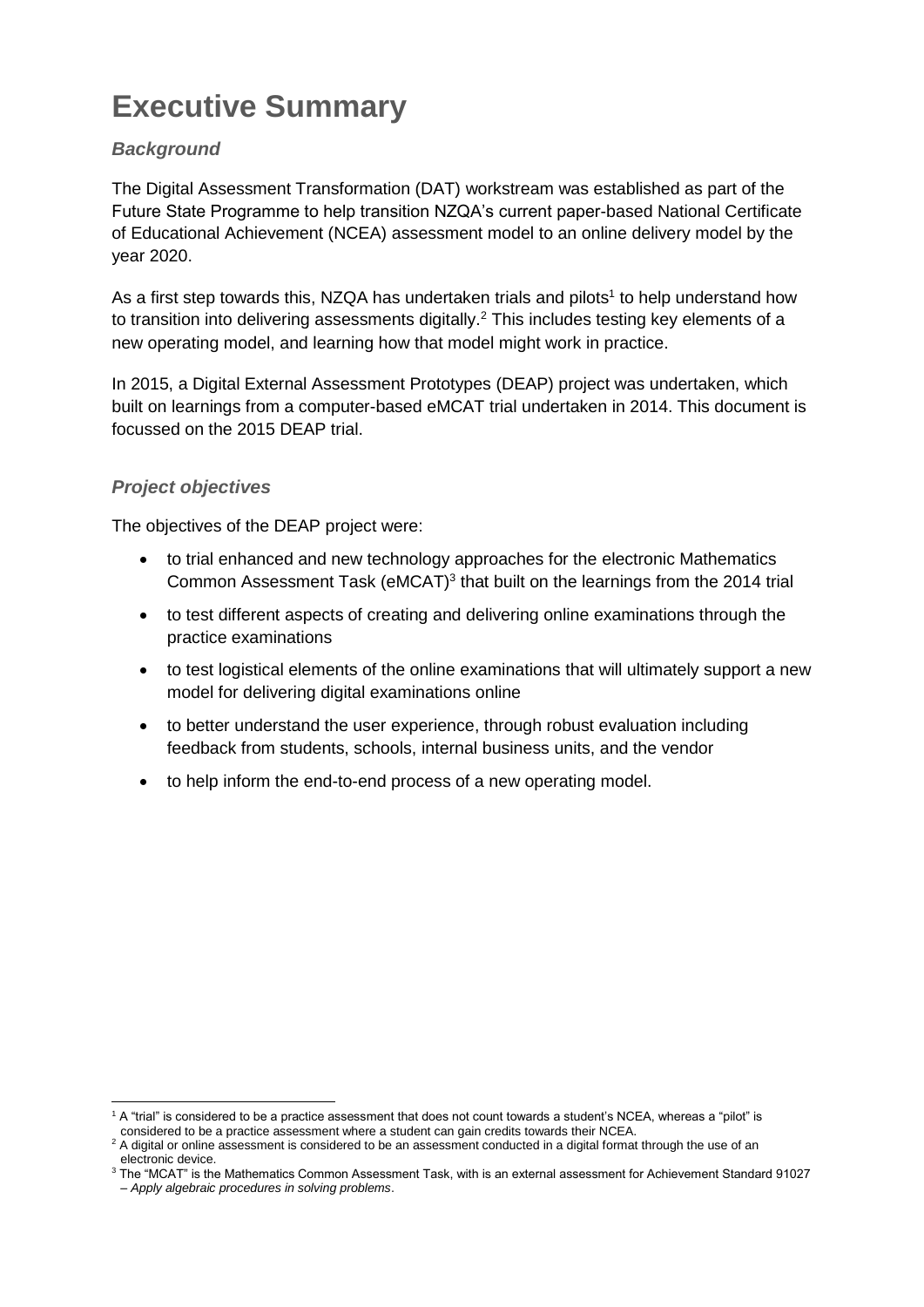#### <span id="page-3-0"></span>*Key findings*

#### *Technology*

 Seventy-six percent of students who took part in the DEAP projects used a Microsoft Windows environment.

#### *Creation and delivery*

- The range of performance results of the 2015 eMCAT was very similar to the 2014 MCAT. However, a large percentage of students who responded to the survey (which was one third of those who sat the eMCAT) reported that they still used pen and paper during the eMCAT in some way (i.e. for note taking or working out their answers before entering their final answers digitally).
- The data indicated that 5-6% of students who participated in the eMCAT achieved higher grades of Merit and Excellence over non-participating students. While 58% of students gained the same result in both assessments, 26% gained their final result from the paper-based MCAT.
- Although students are familiar with the online environment and are used to working in this context, work needs to be done to ensure participants confidence in any online assessment.

#### *User experience*

- *eMCAT -* most of the teachers involved in the eMCAT who responded to the survey reported that administering the eMCAT was a positive experience. This contrasts with the eMCAT students who completed the survey, who indicated undertaking the online assessment was a less satisfactory experience than undertaking the paperbased assessment.
- *French Online Practice Exam (OPE) -* most participants (both teachers and students) in the French OPE who completed the survey reported a positive experience with the assessment.
- *Science OPE* the majority of participants in the Science OPE who completed the survey indicated that undertaking the online assessment was a less satisfactory experience than undertaking the paper-based assessment.

#### <span id="page-3-1"></span>*Next steps*

The learnings from all the trials and pilots undertaken by NZQA in 2015 will be used to inform development and delivery of trials and pilots planned for 2016. Specific learnings to be carried forward from the DEAP project include the following.

#### *Technology*

- Any security assessments should be completed well in advance of the assessment so that adequate time is available to resolve any issues.
- NZQA needs to develop a broader set of technical specifications and make these available to schools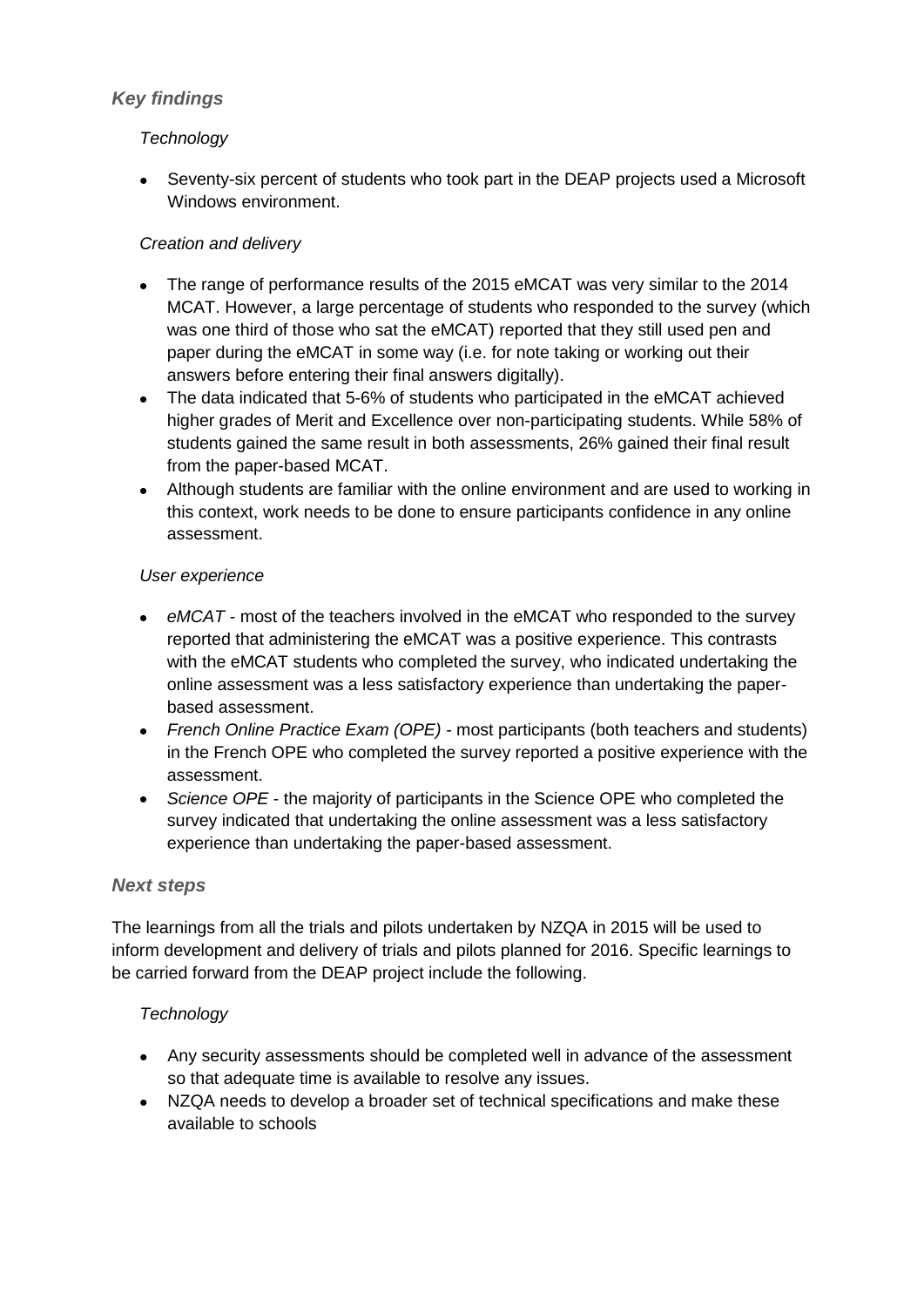#### *Creation and delivery*

- Future trials and pilots should focus on incorporating a digital environment that enables participants to note-take and work on their answers, before submitting their final answer.
- Touchsceen technology *may* be important.
- A wider selection of subjects should be trialled so that there is greater testing of experience of online assessment within the sector. In particular, it is recommended that trial OPEs be developed for other languages.
- Students taking languages may be more familiar with digital pedagogy than those taking maths and/or sciences.

#### *Logistics*

- We need to gain a profile of various devices and operating systems being used (i.e. how many students use their personal laptops or tablets, schools PCs, and to what extent touchscreens are being used).
- Consideration should be given to schools limiting access for trials and pilots to students who are familiar with digital devices and/or for where the digital device is used within the teaching learning programme.
- NZQA needs to develop a case management strategy for interaction with schools, to facilitate engagement as to the requirements and implications of being involved in any digital trials.

#### *User experience*

 More time should be taken to trial online Science examinations before they are piloted.

#### *New operating model*

Future trials and pilots should focus on the understanding and use of an appropriate end-to-end model suitable for use in a digital examination context.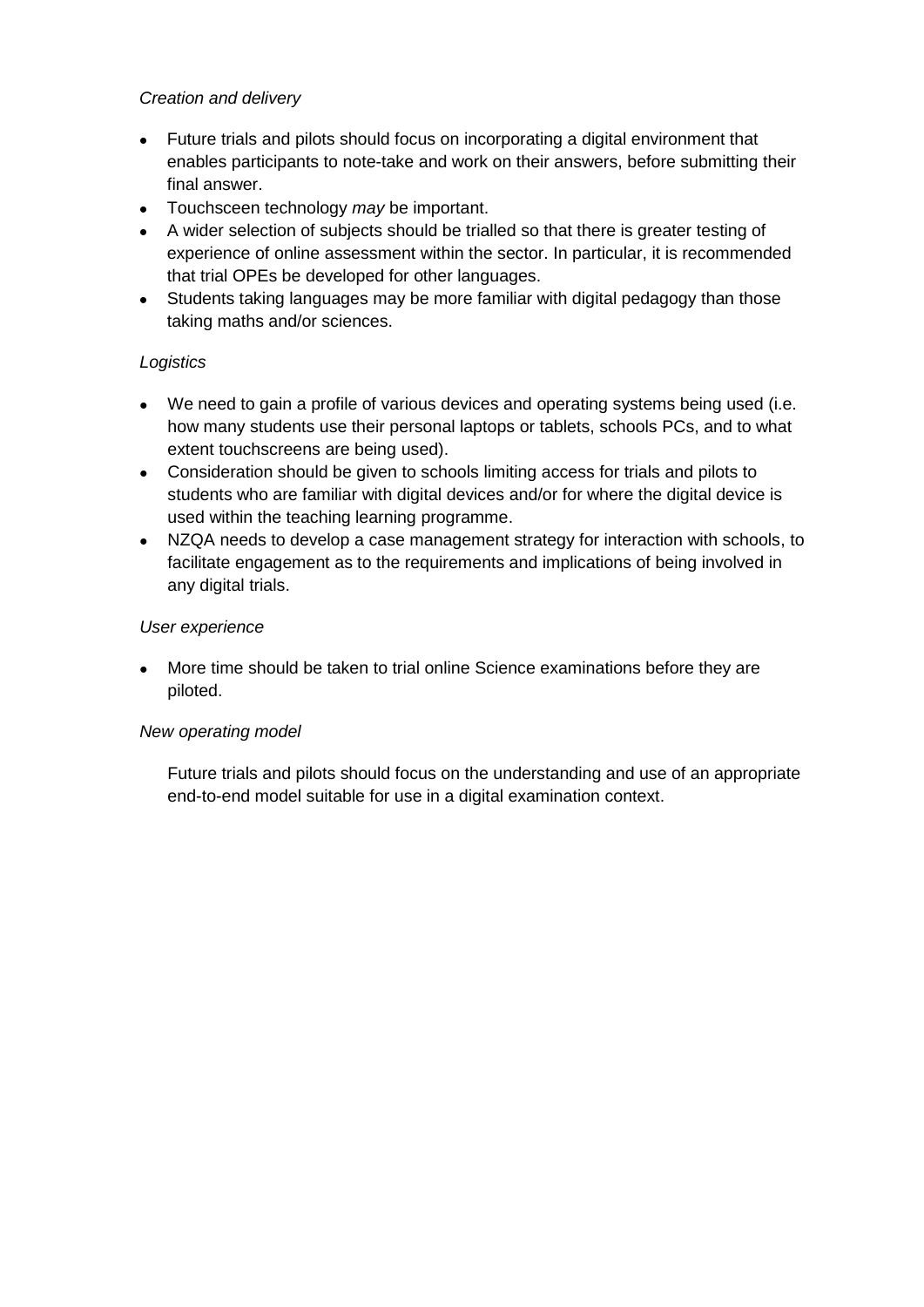## <span id="page-5-0"></span>**Project approach and evaluation methodology**

The DEAP pilot was undertaken to test NZQA's critical assumptions through:

- developing digital items for use in an online examination setting
- trialling the process of delivering and managing a digital examination
- including a sufficient cohort of students to simultaneously participate in trialling the digital assessments.

The subsequent evaluation considered the outcomes, user experiences, and insights in relation to implementation, technology, and change management. An overview of the Evaluation Framework is included in Appendix 4.

#### <span id="page-5-1"></span>*Pilot components*

To progress this, NZQA worked in partnership with an external vendor, Education Perfect, to undertake a second iteration of the eMCAT (following on from the 2014 trial), and two OPEs. The project developed online assessments for the following achievement standards:

- 1. Level 1 Mathematics Achievement Standard (AS) 91027: *Apply algebraic procedures in solving problems*
- 2. Level 1 French Achievement Standard 90878: *Demonstrate understanding of a variety of spoken French texts on areas of immediate relevance*
- 3. Level 1 Science Achievement Standard 90940: *Demonstrate understanding of aspects of mechanics.*

Mathematics AS91027 is assessed using a common assessment task (commonly referred to as the MCAT) in which NZQA develops two assessments to be sat on one of two selected dates during a week in September - schools select the date they wish to have their candidates sit the MCAT. Schools manage the assessment, including marking the assessments, sending NZQA a sample of their marked assessments for verification, and finalising their results, which they then enter into the NZQA results database. Students who completed the eMCAT also completed the paper MCAT assessment, with the best mark from the two assessments becoming their final mark.

The French and Science OPE were developed for use as practice examinations and did not count towards a student's NCEA. Schools could use the OPE for revision, preparation for the actual examination, or for their school benchmark examinations. The OPE could also be used as evidence towards a derived grade. Schools were responsible for the marking of the OPE and reporting results to the students.

NZQA developed the assessments with external contractors. The marking of the eMCAT was also undertaken by external parties. The delivery and marking of the eMCAT was undertaken through Education Perfect's platform, with the marking undertaken by contracted NZQA markers. Education Perfect also enabled access to a range of familiarisation activities through their platform.

In 2015 Education Perfect provided NZQA with a set of technical specifications based on its testing and what it understood would work with the platform. These specifications were provided to schools. Schools were invited to register their interest in taking part in the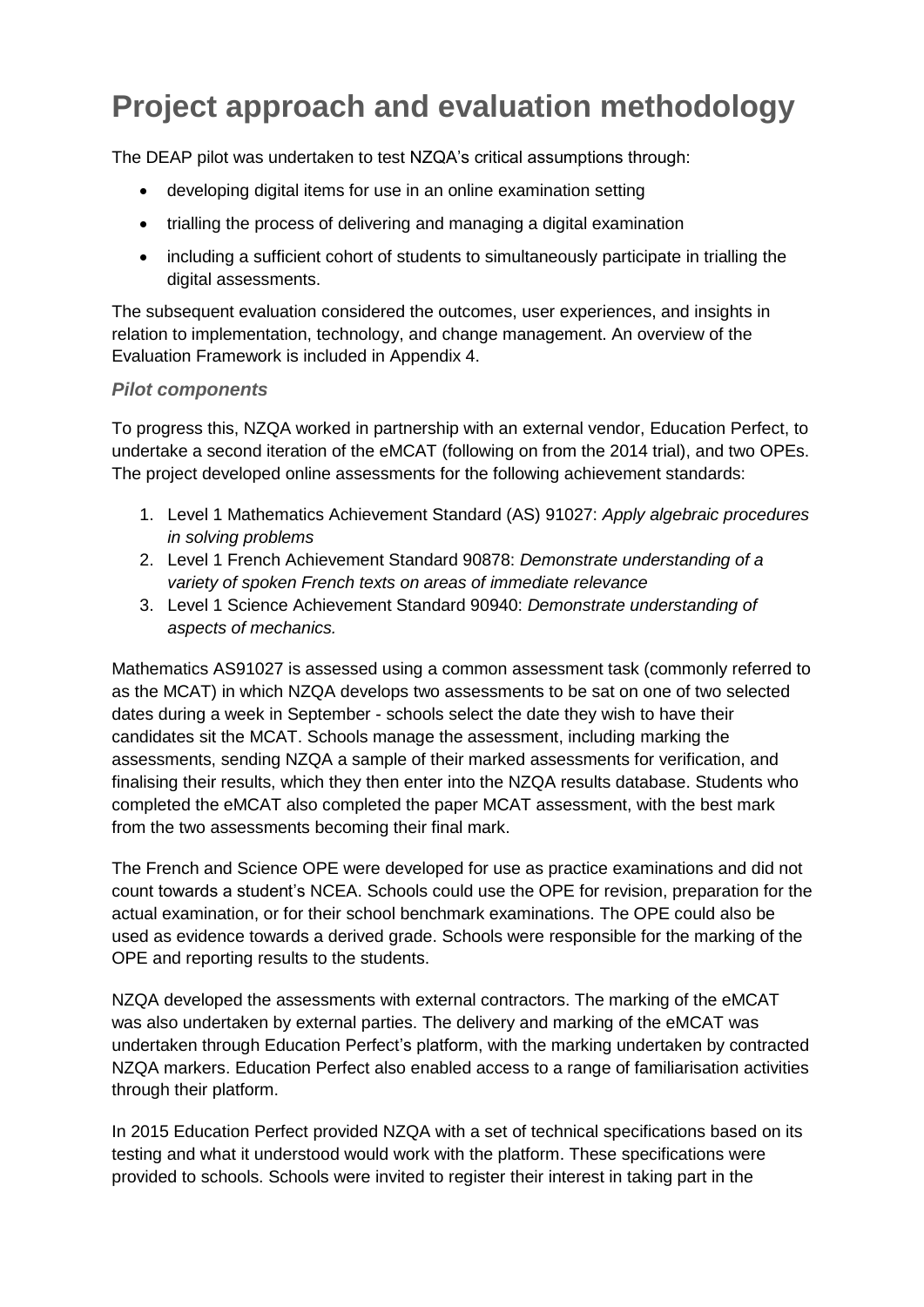eMCAT and/or the OPE taking into consideration the technical specifications that were required before they registered.

Once registrations closed, schools provided Education Perfect with data about the students, classes and teachers who were going to take part. Education Perfect then created individual accounts for each participant and assigned attributes based on their role.

#### *Participation*

In total, 17,106 students from 208 secondary schools across New Zealand participated in these online assessments, with approximately 4000 students taking part in more than one online assessment.

| eMCAT       | 11 375 students (31% of cohort) | 146 schools |
|-------------|---------------------------------|-------------|
| Science OPE | 8944 students (25% of cohort)   | 113 schools |
| French OPE  | 1110 students (52% of cohort)   | 79 schools  |

Note four of the providers that undertook the eMCAT are not registered secondary schools (three study centres and one tertiary provider), but for simplicity, they are counted as a school in the above table (and excluded from the summary school data).

NZQA originally planned to cap the eMCAT at 5000 students in no more than 100 schools. However, registrations exceeded expectations and a decision was made to accept all schools and students, and to manage the risks associated with a scaled-up project. Risk management included the development of a second eMCAT, an additional eMCAT date, and clear communication and guidance. To maintain manageability and ensure sufficient capacity in Education Perfect's platform, NZQA assigned each school its eMCAT date (i.e. to balance the students across both dates). The dates were 8 and 10 September 2015, with schools able to set up the eMCAT between 9 am and 12 pm on their computers, or digital devices.

| Summary of schools who participated |  |
|-------------------------------------|--|
|-------------------------------------|--|

| eMCAT only       | 65 schools |  |
|------------------|------------|--|
| Science OPE only | 34 schools |  |
| French OPE only  | 15 schools |  |
| All three        | 27 schools |  |

| eMCAT only       | 65 schools | eMCAT & Science OPE      | 30 schools  |  |
|------------------|------------|--------------------------|-------------|--|
| Science OPE only | 34 schools | eMCAT & French OPE       | 20 schools  |  |
| French OPE only  | 15 schools | Science OPE & French OPE | 17 schools  |  |
| All three        | 27 schools | Total                    | 208 schools |  |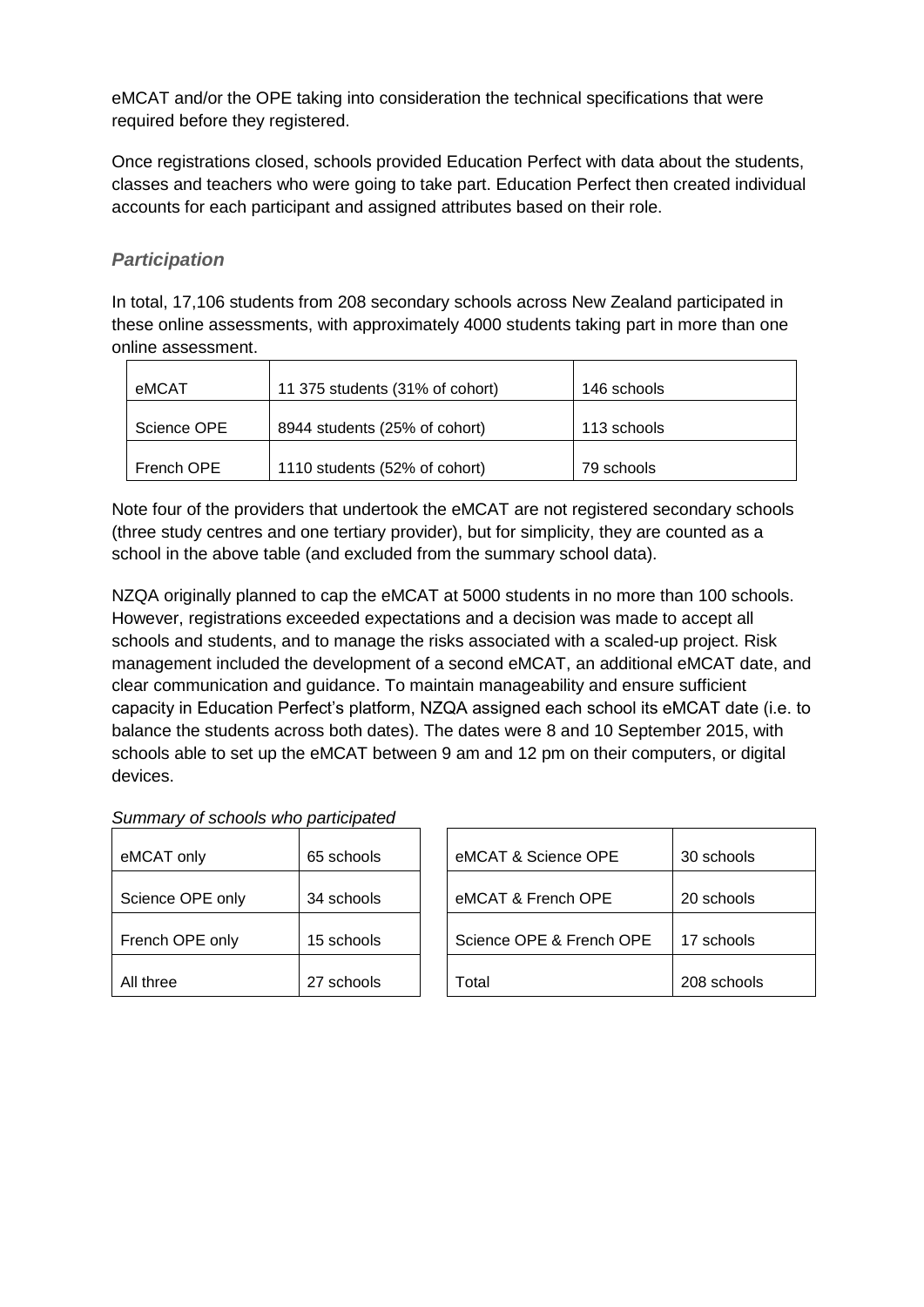



The participation rates of schools in all three assessments in the low, middle, and high deciles, is a close approximation to the national proportion of each decile-type of school. However this changes when student participation is compared across the deciles for the eMCAT and the Science OPE, where participation rates of students in low decile schools are disproportionately lower than in the other two decile categories. It is possible that mid and high decile schools have a higher proportion of students with access to their own device for the DEAP assessment, or that the low decile schools taking part tended to be small schools whereas the high decile schools were mainly large schools. Further analysis is required to determine the reasons for this disparity.

The participation rates in the French OPE reflect the national proportion of 47% of schools offering level 1 French being high decile, and 59% of the level 1 French being from high decile schools.

#### <span id="page-7-0"></span>*Conducting the assessment*

Education Perfect opened its system to students and teachers to familiarise them with the various digital tools associated with the assessment. These familiarisation activities were available from the end of July 2015 for eMCAT students, and from the beginning of September 2015 for OPE students.

Schools were responsible for conducting the eMCAT. Once the school-specific date was set and the school sent in their data, Education Perfect set up individual accounts for students to access the assessment on the set time and date. Some schools requested a variation to the set times, mainly starting or finishing half an hour earlier or later. These requests were accommodated by ensuring access to the system was open at these times.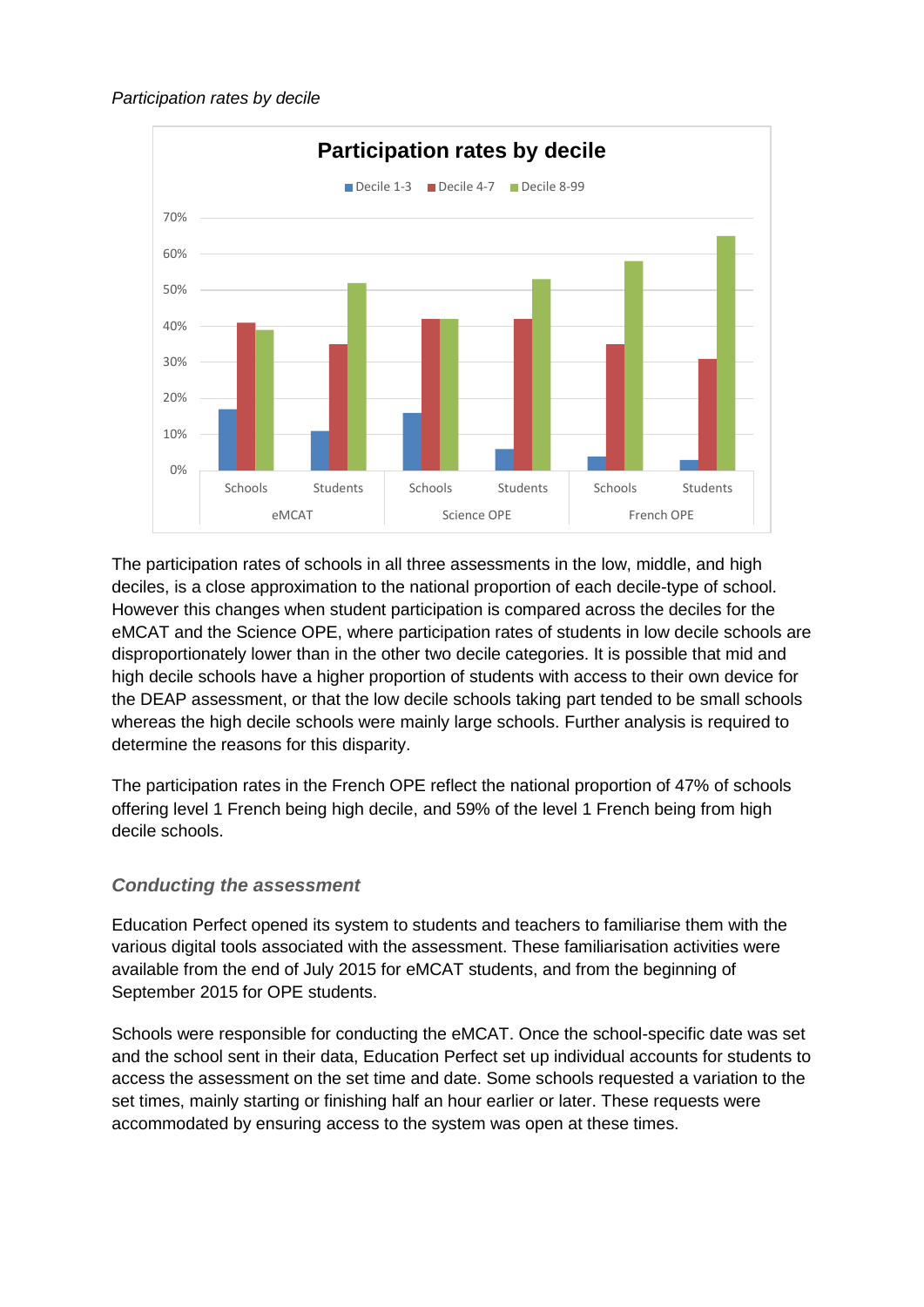A time buffer of 15 minutes was provided to enable schools to manage individual student issues. This meant that the programme would automatically submit the student responses at the 75 minute mark. Schools also identified students who required extra time, and Education Perfect programmed this requirement into the individual student's account.

For the OPE, schools were responsible for when and how the assessment was to be used. It was made available in two time-windows; the last two weeks of term three, and the first two weeks of term four (14–25 September 2015 and 12–23 October 2015 respectively).

The assessment was managed through a dashboard developed by Education Perfect. The dashboard provided the invigilator with the status of all students in the classroom undertaking the assessment, including whether:

- they had logged on
- they had commenced the assessment
- they had submitted the assessment
- the student had a network issue (i.e. issues with internet connection)
- the student exited the assessment and accessed part of their computer or another part of the internet, and the length of time the student spent doing so.

#### *Anti-cheating software*

Education Perfect trialled some anti-cheating software in the eMCAT. If the student "lost focus" by changing the mode, accessing a file or app on their computer (including a calculator), or by accessing the internet, a report was immediately provided to the examiner. A dialogue box also appeared to the candidate, informing them they had "lost focus" and advising them to return to the assessment.

The software was a trial version, and it was accepted that it was at the lower end of security, however it was considered as complementary to good invigilation, and it worked well with most operating systems.

Candidates were also required to undertake the assessment in full screen mode.

#### <span id="page-8-0"></span>*eMCAT marking*

A marking panel consisting of a panel leader, four check markers and 25 markers was established and based in Auckland.

Although the plan was for markers to 'strip mark' a particular item, all were trained to mark each of the item variations in one eMCAT. This enabled the panel leader to assign markers to a particular item on a daily basis to ensure balanced progress across the eMCAT.

Education Perfect developed a marking portal for markers to access the submitted eMCATs. Markers signed on as ready to mark, inputted the item and variation they had been assigned, and were then allocated student responses to mark. The assessment schedule (marking guide) for the item and variation accompanied the candidate responses. Markers reported that they found the process simple and intuitive to use, and very quick to mark.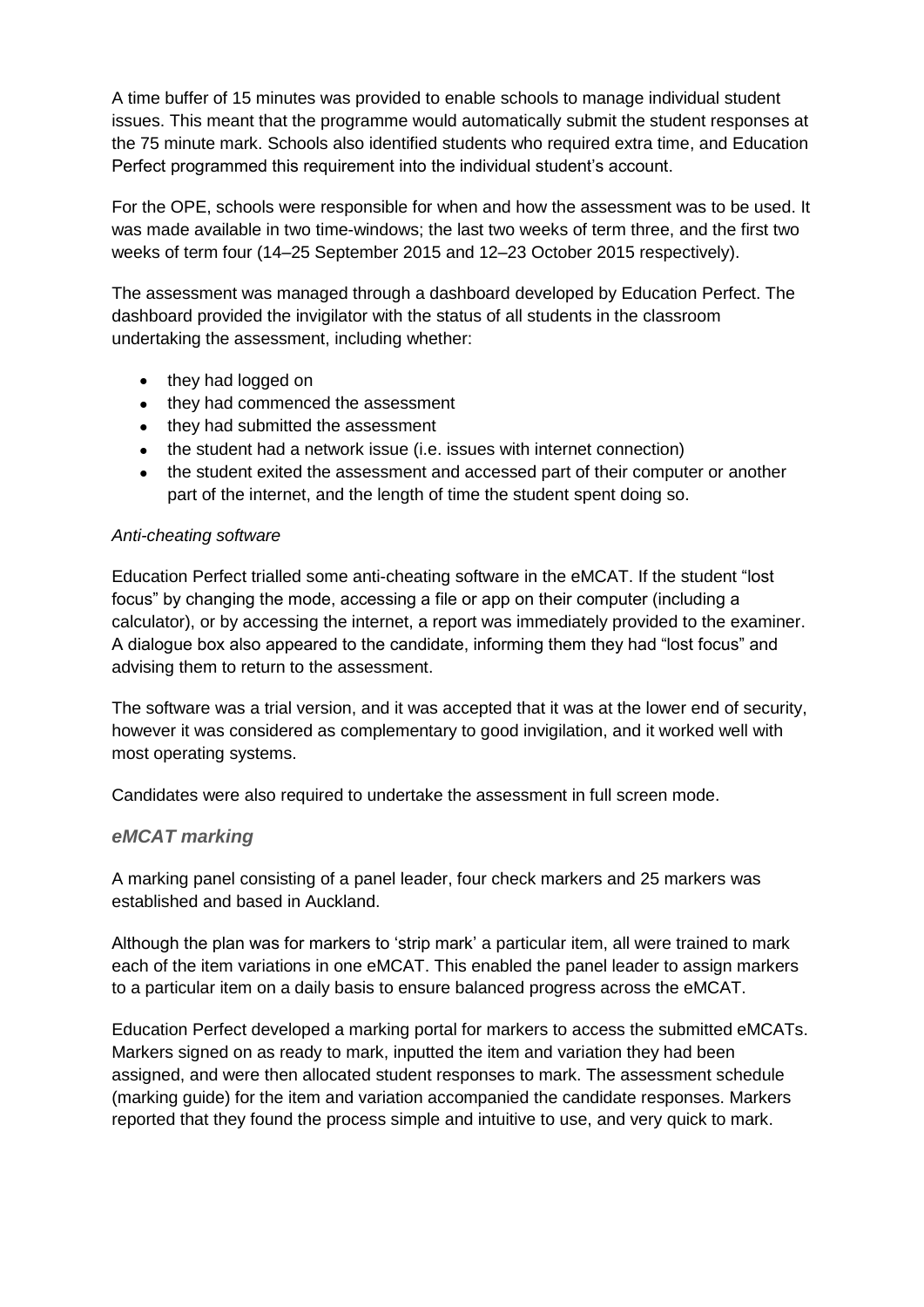Note current marking processes block markers from marking their own students or family, however there are subjects in which the students' responses can be anonymised making it impossible to identify students' assessments. This enables NZQA to simplify the marking process by removing the "forbidden provider or candidate" rule when marking a digital examination, for such subjects.

The Education Perfect software provided the marker with a recommended result, but some markers reported that they didn't use it, as they preferred to read the candidate response and make a judgement themselves.

At the conclusion of marking, Education Perfect provided NZQA with a file containing the NSN of every candidate who took part, their result for every item, and the overall response. NZQA extracted the paper MCAT results and compared them with the eMCAT results. The best result was then entered into the candidate's record of achievement.

#### <span id="page-9-0"></span>*OPE marking*

Schools were responsible for the marking of the French and Science OPEs.

An assessment schedule for each OPE was included in the teacher's version of the assessment. The schedule was broken down by item, and each item judgement was aligned with the specific item in the assessment. Breaking down the assessment schedule item-byitem proved useful for the French OPE and the eMCAT, but problematic for the Science OPE, as Science markers preferred to take a more holistic view of the candidate evidence, and required access to the entire assessment schedule.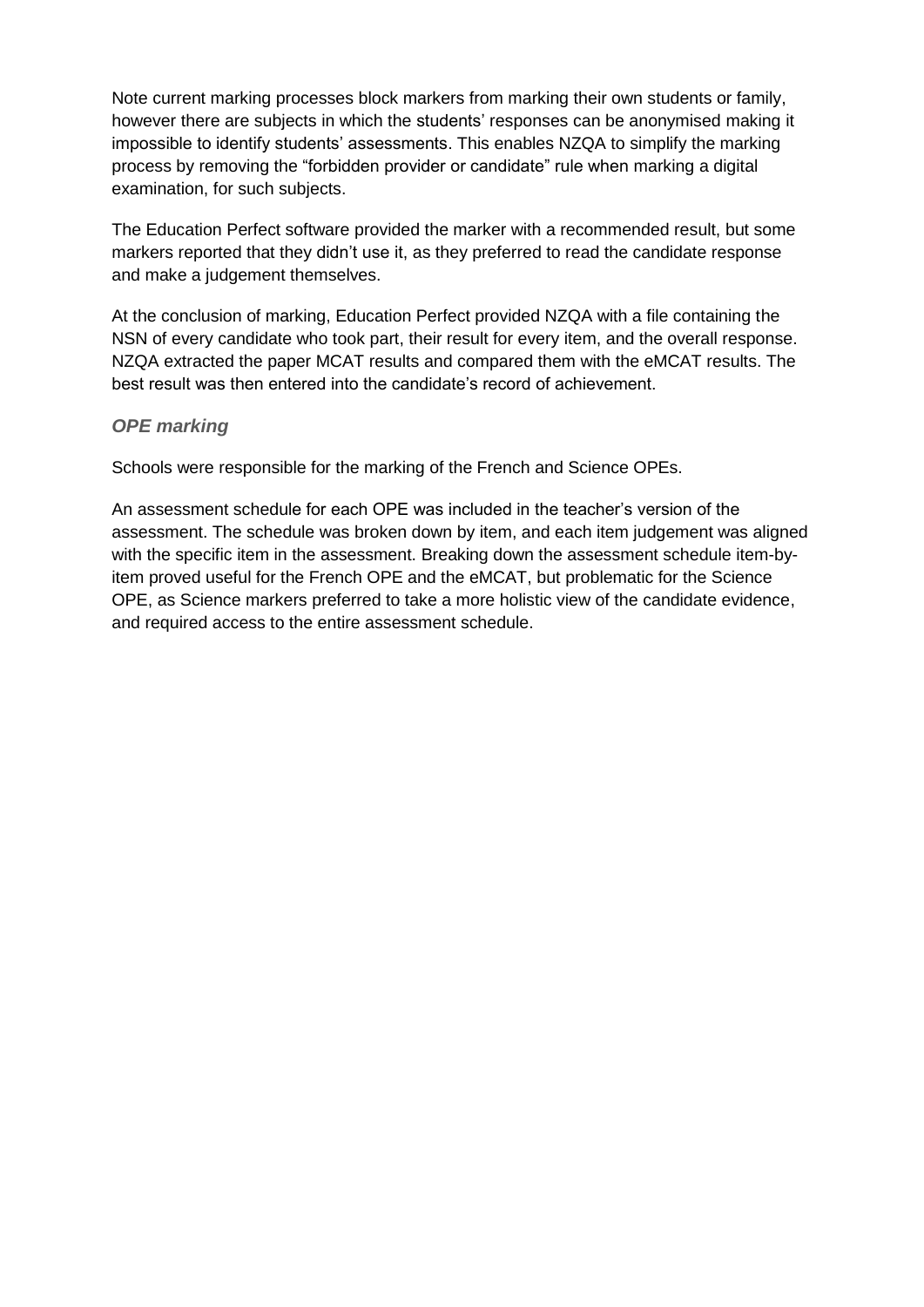## <span id="page-10-0"></span>**Detailed findings**

The data in the first section of this Part four is drawn from the entire MCAT cohort and makes comparisons between the Spreads of Performance (SoPs or singular, SoP) of a range of assessments. The SoP is used to compare results on a year by year basis and is intended to be used as part of a series of tools to minimise inter-year variability. The SoP will demonstrate the percentage of students who gained grades of Non-Achieved (N), Achieved (A), Merit (M) or Excellence (E) from all students who sat the assessment.

#### <span id="page-10-1"></span>*eMCAT*

The 2015 MCAT format was changed from 2014, and this format change was also reflected in the two eMCATs.

The graph below compares the SoP of the 2014 MCAT with the SoP of the 2015 eMCAT results. The 2015 eMCAT results are not the final result and do not include the results of the 2015 MCAT.



Comparisons between the SoPs of the 2014 MCAT and the 2015 eMCAT are as follows:

- 25 percent of participating students gained N in the 2014 MCAT against 29% in the 2015 eMCAT, a difference of 4 percent.
- 38 percent of participating students gained A in the 2014 MCAT against 34 percent in the 2015 eMCAT, a difference again of 4 percent.
- The 2014 MCAT and the 2015 eMCAT resulted in identical achievement percentages for grades M (23 percent) and E (14 percent).

The minimal difference between the two profiles suggests the mode of assessment was irrelevant to outcomes.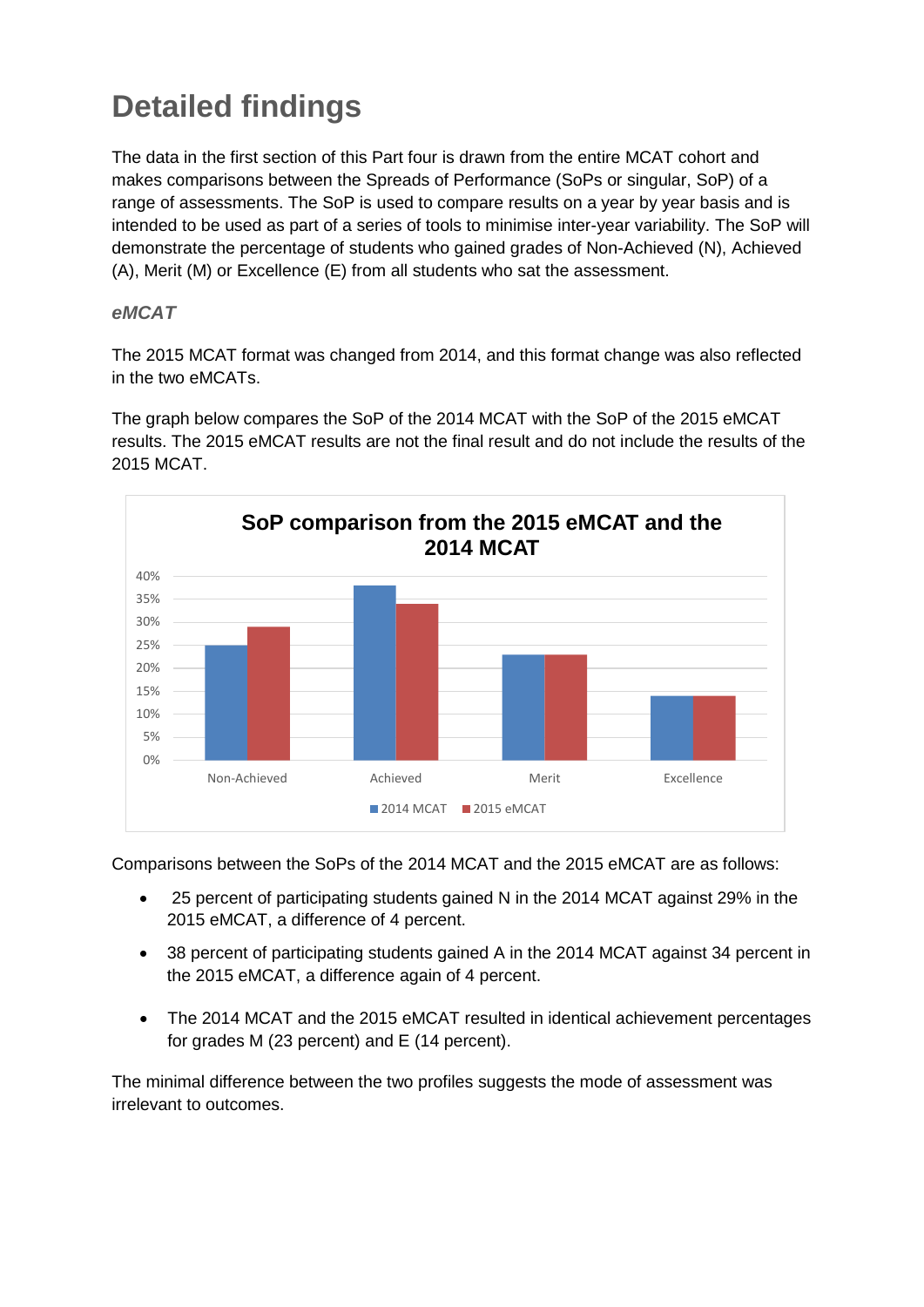

The additional SoP for the students who participated in the 2015 MCAT and 2015 eMCAT below assists in providing a more evident comparison of results.

Comparisons between the SoPs of the 2015 MCAT and the 2015 eMCAT are as follows:

- 18.5 percent of participating students gained N in the 2015 MCAT against 29% in the 2015 eMCAT, a difference of 10.5 percent.
- 40.1 percent of participating students gained A in the 2015 MCAT against 34 percent in the 2015 eMCAT, a difference 6.1 percent.
- 27.8 percent of participating students gained M in the 2015 MCAT against 23 percent in the 2015 eMCAT, a difference 4.8 percent
- 13.6 percent of participating students gained E in the 2015 MCAT against 14 percent in the 2015 eMCAT, a difference of only 0.4 percent.

Note that candidates undertook the eMCAT a week before the MCAT and the 'practice effect' (i.e. students may have performed better in the MCAT after having had "practice" in an electronic version a week prior) should be taken into account when considering these results.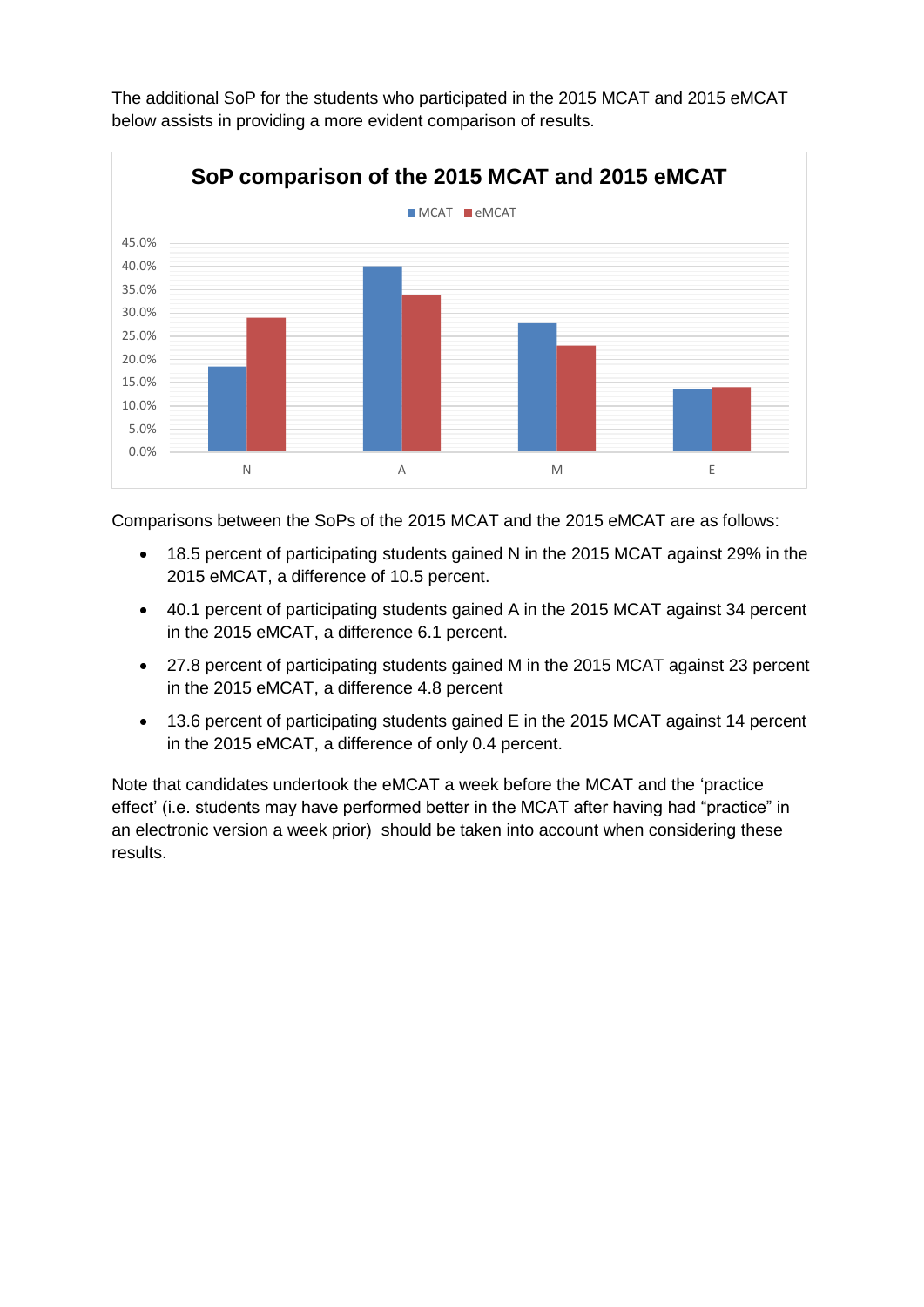

The above graph compares the results of those students who sat the 2015 MCAT only (they did not sit the eMCAT) with the results for those who sat the 2015 eMCAT only.

These figures are based on of the following numbers of student participants:

- MCAT, 24,001
- eMCAT, 10,739

From this graph it would appear that those students who sat the paper-based MCAT only had a slight advantage in terms of gaining the standard (76% against 72%) but this changes when a comparison is made at the higher grades. When Merit and Excellence is combined 31% of the MCAT cohort gained an M or E compared with 37% of the eMCAT cohort. The difference is similar at Excellence where 9% of the MCAT cohort gained an E against 14% of the eMCAT. The graph would indicate that the students who sat the eMCAT were more likely to gain a higher grade than those who sat the MCAT. The difference is not large (6% when Merit and Excellence is combined and 5% at Excellence) but it would appear at first glance that those who sat the eMCAT had a slight advantage in attaining the higher grades. The reasons for this disparity would require further research and could be related to decile rating, school characteristics such as rural or urban, confidence in the use of technology or even the nature of the devices used.

#### *Marks by assessment type*

Each candidate's final result was determined by awarding the highest result of the two assessments. Out of 10,980 candidates, 58 percent received the same result from both assessments. Furthermore, 26 percent received their final result from the MCAT; this may be due to the "practice effect".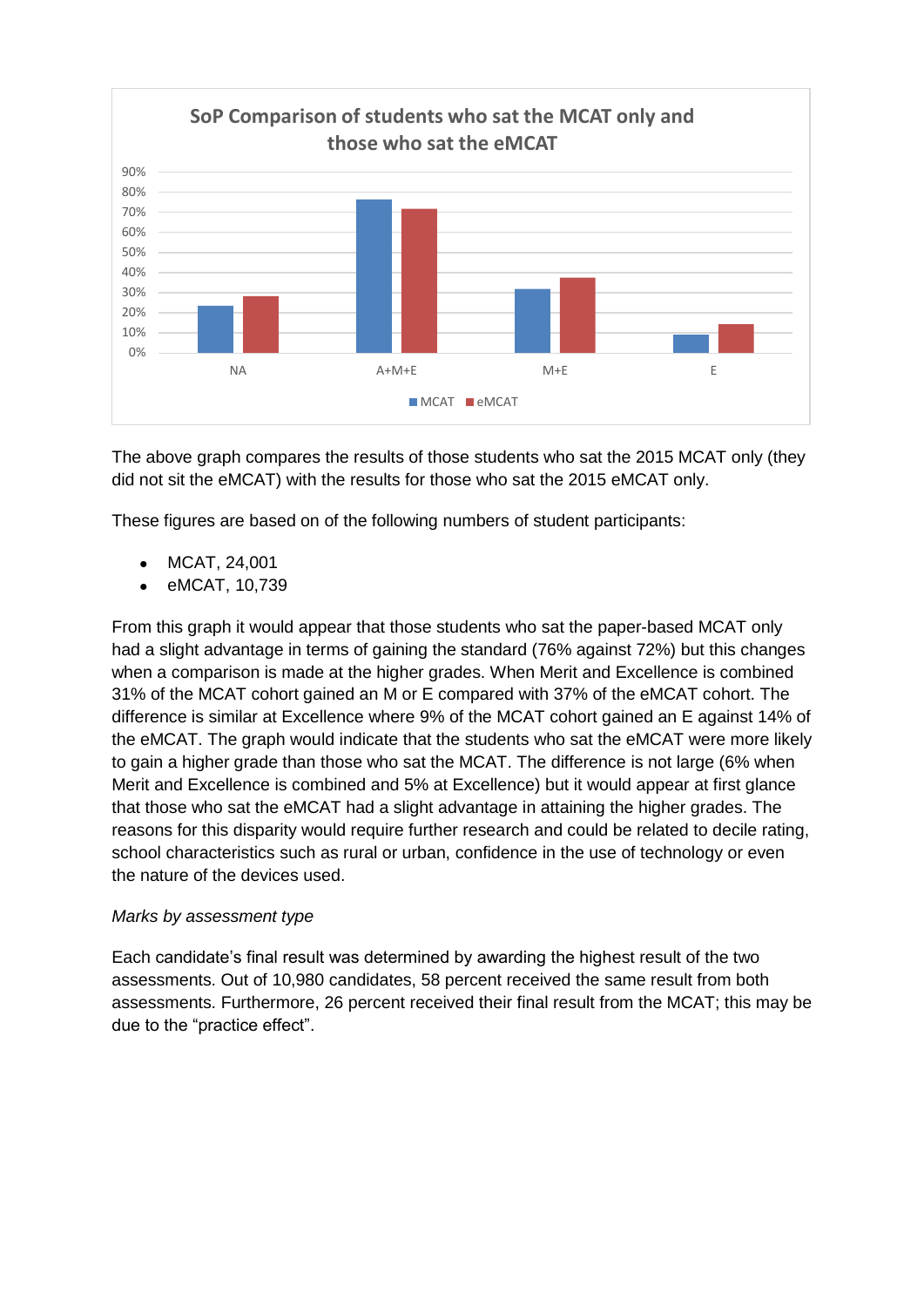

#### <span id="page-13-0"></span>*Device usage*

Students were asked how often they used electronic devices in class and of the 3312 students who responded, 80% indicated they used them at least once a week. What is not known is how the students were using their devices. Anecdotal evidence indicates that students were accessing a range of algebraic activities online, especially through Education Perfect, and completing them using pen and paper.

Feedback from teachers suggests that until classroom practice changes to enable more use of electronic devices in mathematics classes, pen and paper will still be used in assessments. This raises a question as to the benefit of undertaking an eMCAT in 2016.

Computer usage in class was similar across all three subjects that were part of the DEAP project, with students tending to use computers slightly more in French, and slightly less in Science.

#### <span id="page-13-1"></span>*Operating systems*

The majority (76 percent) of the 17,106 students used Microsoft Windows to access the assessment. However, other systems were also used, which reinforces the need for online examinations to be device-agnostic and accessible using more than one operating system.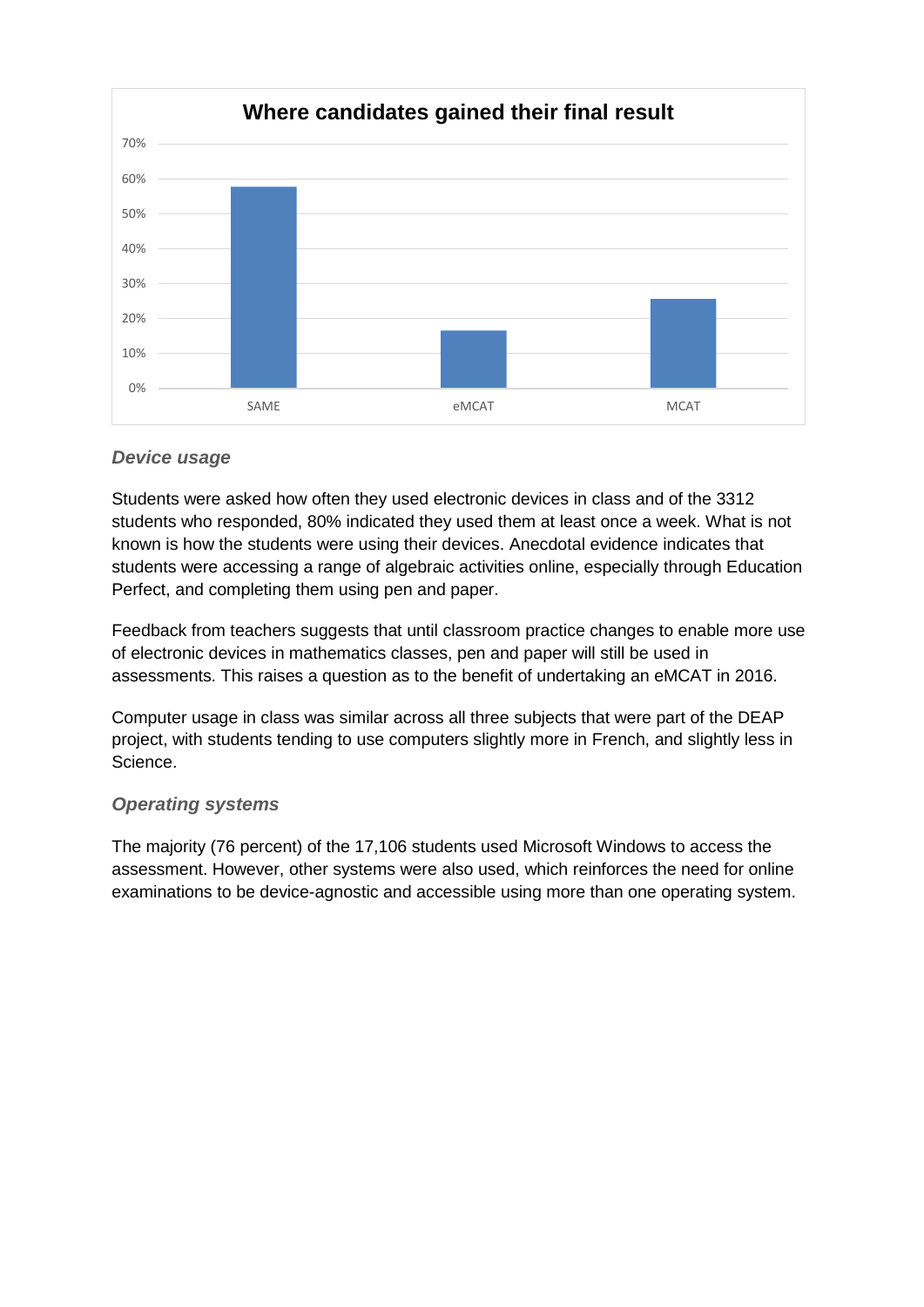

The eMCAT could be completed using a touchscreen, with software converting candidates' handwriting (via stylus or finger) to text for marking. While exact numbers of students who used touchscreen is not known, those who used the iPad and or Android device could only use a touchscreen. This mean that at least 5 percent used a touchscreen for the eMCAT and 2 percent used a touchscreen for the OPE. What is unknown is how many used the touchscreen capabilities of Microsoft Windows 10.

#### <span id="page-14-0"></span>*Results by ethnicity*

The following graph shows the SoP for the 2015 MCAT only (no eMCAT results are used in this graph). These results provide a comparison of Māori and Pasifika students against all learners undertaking the MCAT and the eMCAT. These figures are based on of the following numbers of student participants:

- All learners 34739
- Māori 5221
- Pasifika 2777

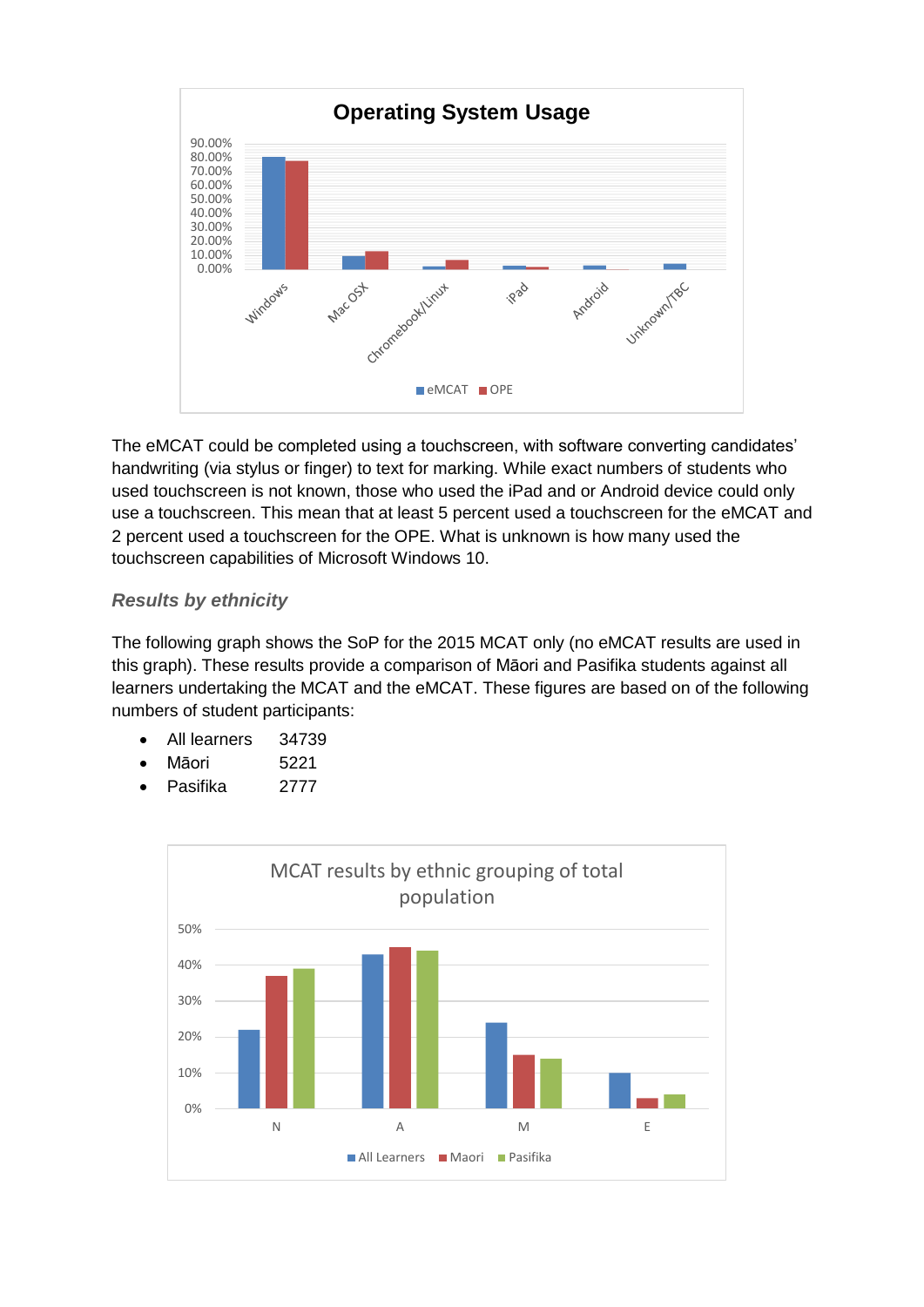The graph shows that in the grade of:

- *N;*
	- o Māori and Pasifika students gained a higher proportion of this grade than All learners.
	- o Māori students gained a 14 percent higher N rate than All learners
	- o Pasifika students gained a 17 percent higher rate than All learners
- *A;*
	- $\circ$  all three population groups were similar, with no significant difference.
- *M and E;*
	- o The graph indicates that Māori and Pasifika student participants did not achieve significantly in these higher grades.
	- o Overall, 35 percent of All learners gained M or E, whereas 18 percent of Māori and 17 percent of Pasifika students gained these grades.



Analysis of the eMCAT results indicated a similar trend. The graph shows that in the grade of:

- *N;*
- o rates for Māori and Pasifika students were much higher than All learners in the eMCAT
- o Māori students' grades were 17 percent higher than All learners
- o Pasifika students' grades were 23 percent higher than All learners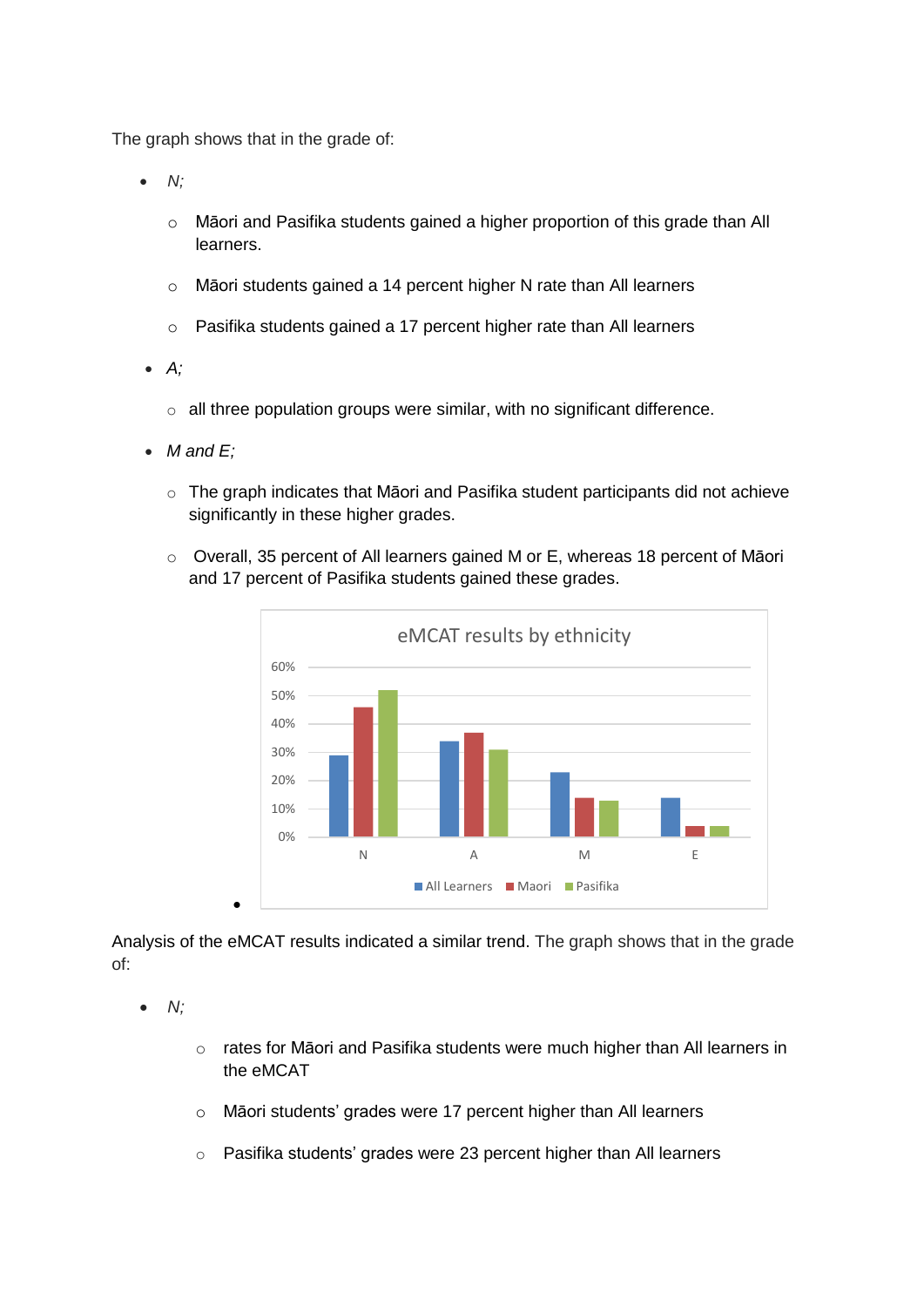- *A;*
- o rates across all three population groups in the eMCAT had a spread of 6 percent, indicating no significant difference across the three groups.
- *M and E;*
	- o the disparity in participating student grades is more pronounced, with 37 percent % of all non-Māori and Pasifika student participants gaining these grades. Māori and Pasifika student participant grades were less than half this rate (Māori student participants at 18 percent and Pasifika at 17 percent).

This next graph demonstrates the results of the 2015 eMCAT only. These figures are based on of the following numbers of student participants:

- All learners 10980
- Māori 1312
- Pasifika 809

The graph below shows an analysis of the MCAT results by those who sat the eMCAT indicate a similar trend as the MCAT.

These figures are based on of the following numbers of student participants:

All learners 10739

- Māori 1247
- Pasifika 778



The next graph shows the SoP of the final result. The overall result for an individual student was taken from the best result from the MCAT and the eMCAT.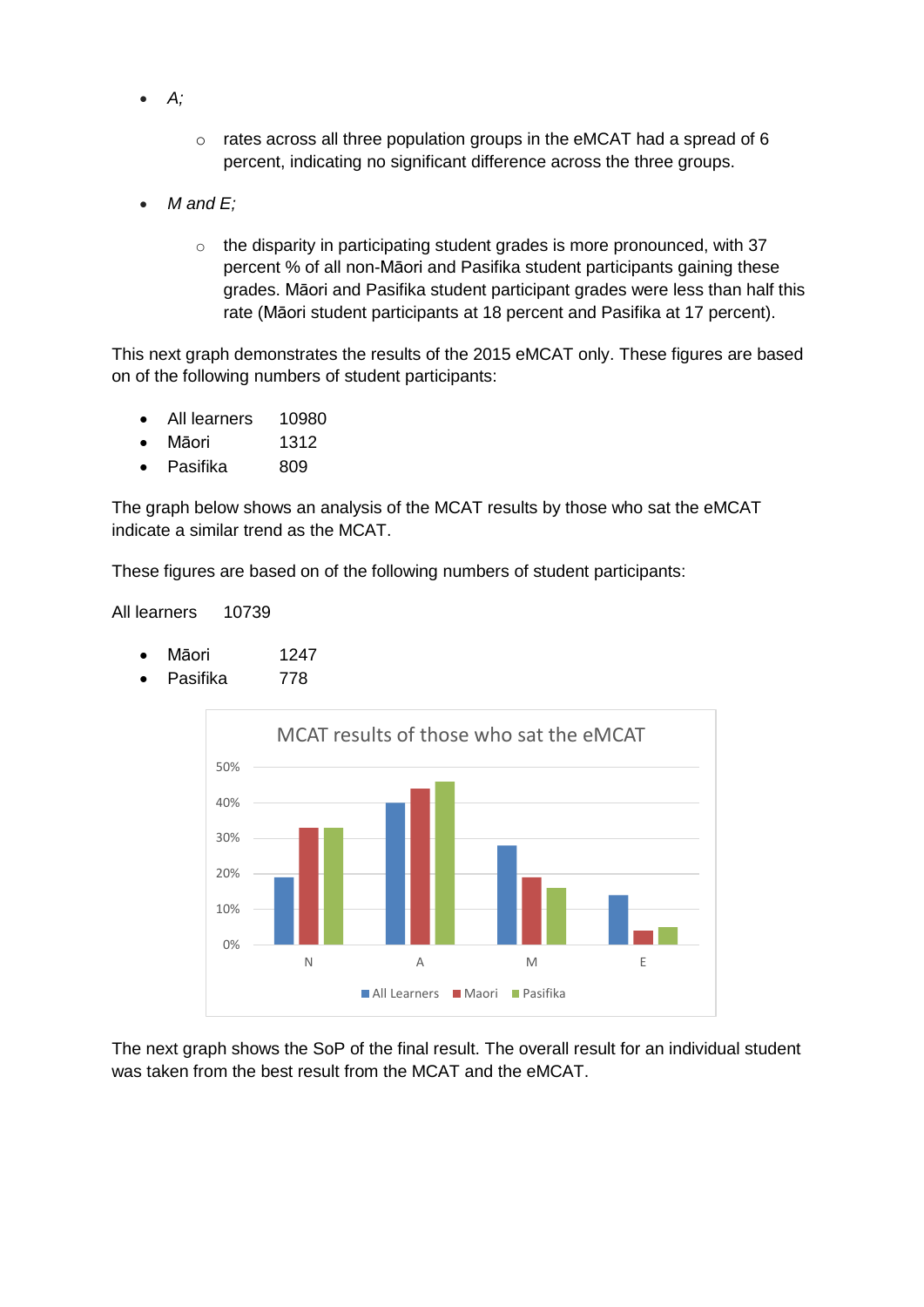

The graph reflects similar trends in the disparity of grades between Māori and Pasifika participating students, compared to those of non-Māori and Pasifika participating students:

- a higher proportion of Māori and Pasifika participating students did not achieve the standards compared to non-Māori and Pasifika participating students
- fewer Māori and Pasifika participating students gained the higher grades M and E compared to non-Māori and Pasifika participating students.

There was no significant difference across the three population groups in regards to whether their final results were gained from either the eMCAT or the MCAT, with close to half the students gaining the same result from both assessments.

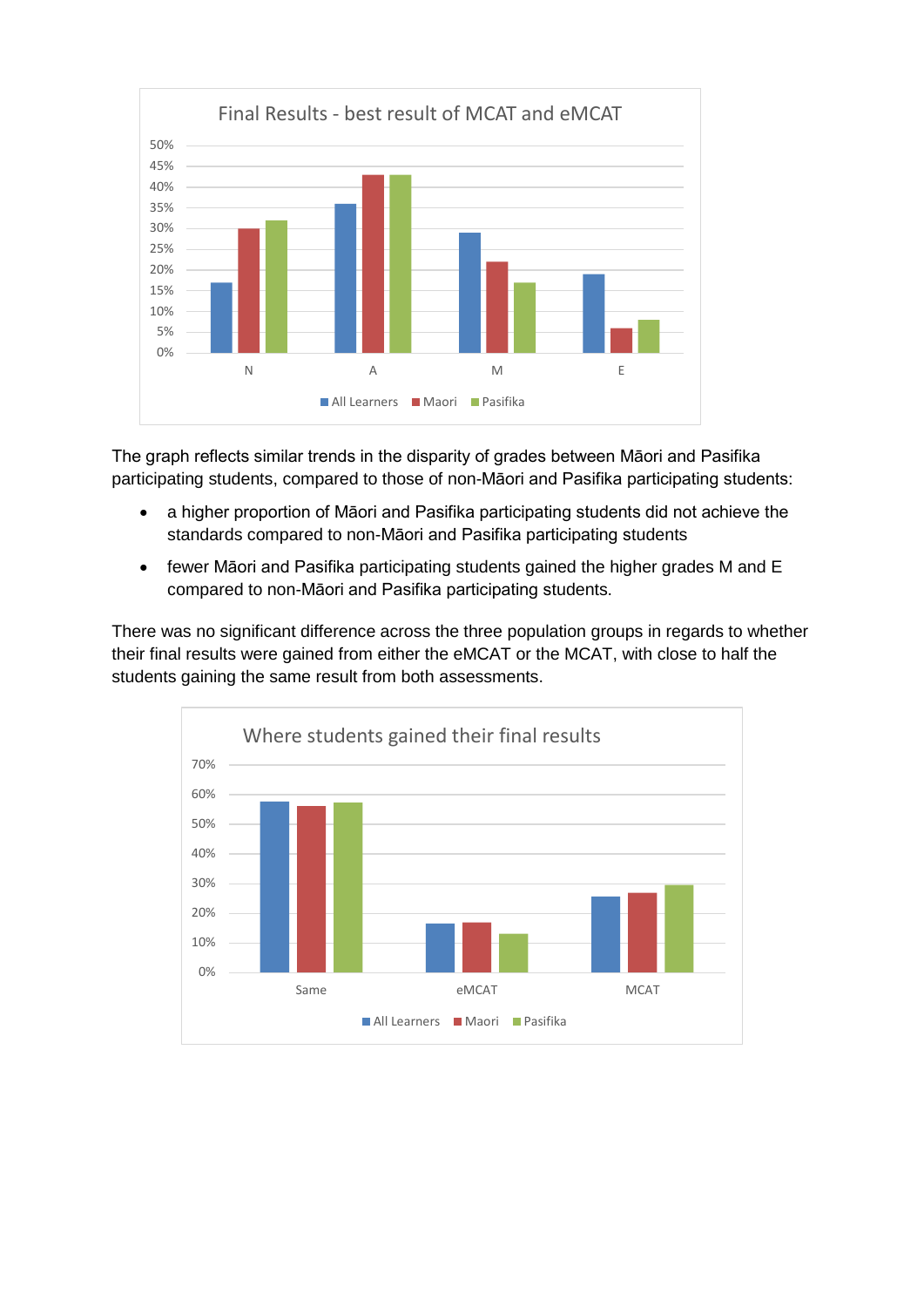#### <span id="page-18-0"></span>*User insights*

To gain insight from those involved in the pilot, a survey was undertaken with participating students and the teachers that were involved. The student survey was attached to the end of the OPE and eMCAT assessments, and a link to a teacher survey was emailed to participating schools.

The following data is based on the results of the survey:

 31.2% of students who participated in a DEAP assessment (eMCAT and/or OPE) completed the survey, noting that the numbers who answered individual questions varied.

A total of 300 teachers completed the survey.

*Student perceptions – eMCAT*

Feedback from students who completed the survey was mixed. Some felt that the online version of the assessment was less threatening than an unfamiliar paper examination. However, some students felt that the online assessment was less satisfactory than a paperbased assessment.

The graph below is based on of the following numbers of student participants:

- 5,344 students from a total of 17,106 students completed the survey (31.24 percent)
- 3,586 students from the 11,375 students who undertook the eMCAT completed the survey (31.53 percent)



Of the 31% of students *who completed the survey* at the end of the eMCAT:

- 30% judged it as neither better nor worse
- 60% of eMCAT respondents indicated they felt it was worse or much worse.

Comments from students included the following.

 "I am a faster writer than typist; also some things aren't on the keyboard so you have to move the mouse, which is quite annoying in the test. I also struggled since there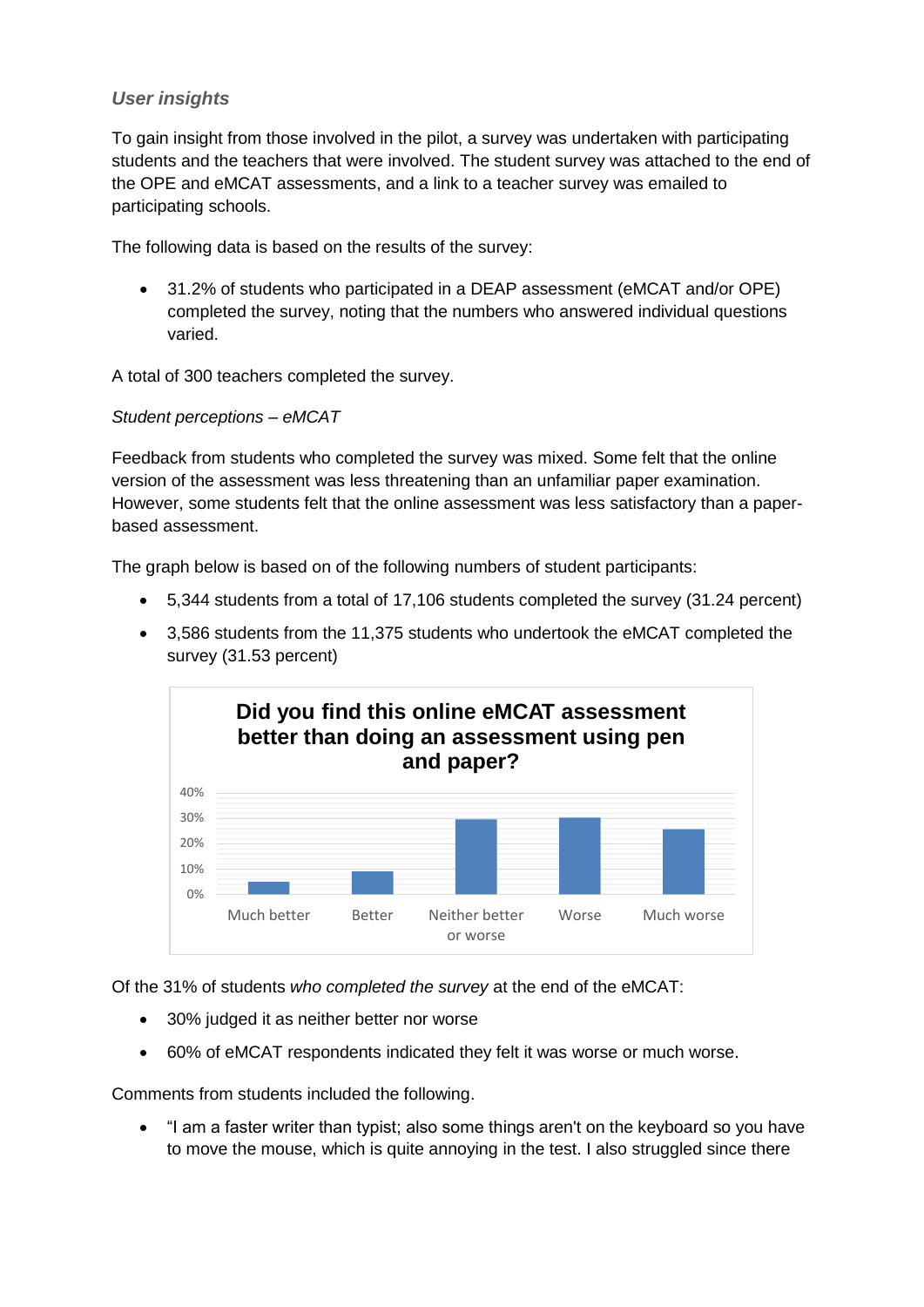was no area where I could figure out my thinking. Because if you typed it. You have to delete and this caused me to lose my train of thought."

- "Worse, because I worked the equations out on paper then had to type it all into the computer again."
- "It takes longer to do maths on the computer. I didn't have enough time to complete all things I could."

The majority of students (91.5 percent) *who completed the survey* reported that they also used pen and paper during the eMCAT. This ranged from using paper only as a scratch pad, to deciphering answers on paper and transposing these into the digital format.

Anecdotal feedback from teachers suggested that until classroom practice, enabled by technology, changes to enable more use of devices in mathematics classes, pen and paper will still be extensively used in assessments. This raises a question as to the benefit of undertaking an eMCAT in 2016.

#### *User perceptions - OPEs*

Feedback for the online French Practice Examination was positive. It was reported that teachers and students were familiar with the format, and with using a device as part of their learning. This is possibly as many of the schools who took part already use the Education Perfect online resources.

#### *Teacher perceptions*

Teachers were also asked to rate their overall experience, with 296 of the 300 responding, as seen in the table below. This related to both the eMCAT and the OPEs.



Nearly half (45 percent) of the 297 respondents indicated they viewed it as neither better nor worse.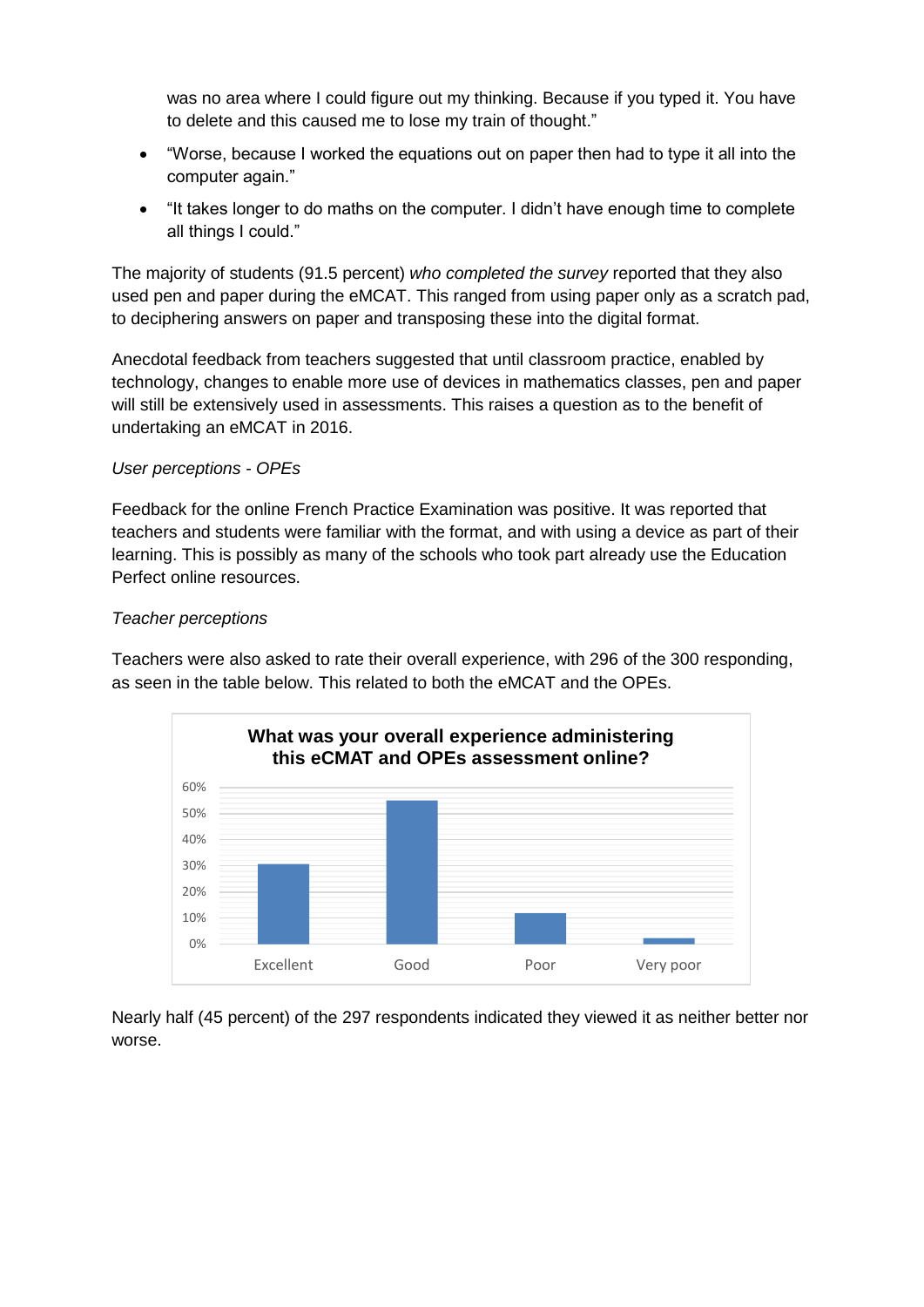

Some teachers also had an expectation that the technology for the eMCAT platform would allow certain innovation associated with online examinations (e.g. copying and pasting formulae from the provided information), which was not possible for a pilot setting.

#### *eMCAT markers' perceptions*

Marking was organised along traditional external assessment processes. A panel leader and four check markers undertook benchmarking (i.e. initial marking by comparison with the standard), and then two days training 25 markers. Markers used a portal designed by Education Perfect, which was simple to use and very practical. Markers could easily access the eMCATs they needed to assess and could do so on an item-by-item basis or as an entire assessment. The marking portal recorded their judgements and enabled access by the check marker. Markers could access the assessment for a specific item.

The marking software provided the marker with a recommended result, which the markers could override. Several markers reported that they looked at the recommended result after they had made their judgement as a means of confirmation, but some elected not to use it as they felt it constrained their judgements

Markers were trained to strip mark, which significantly increased the speed of marking. Marking was completed within four days, two of which were spent marking together and two marking at home.

Overall, the markers reported that their experiences were positive. They liked the strip marking (where a marker marks only one particular question of each examination), although one marker commented that they did not get to see the overall performance of the student. Central marking (i.e. a panel of markers working together instead of in isolation) at the start was viewed positively, and as a great opportunity to fine-tune the assessment schedule for everyone.

Markers included feedback:

• It would be useful to be able to annotate the assessment for their own reference, and also for the check marker, to explain their reasoning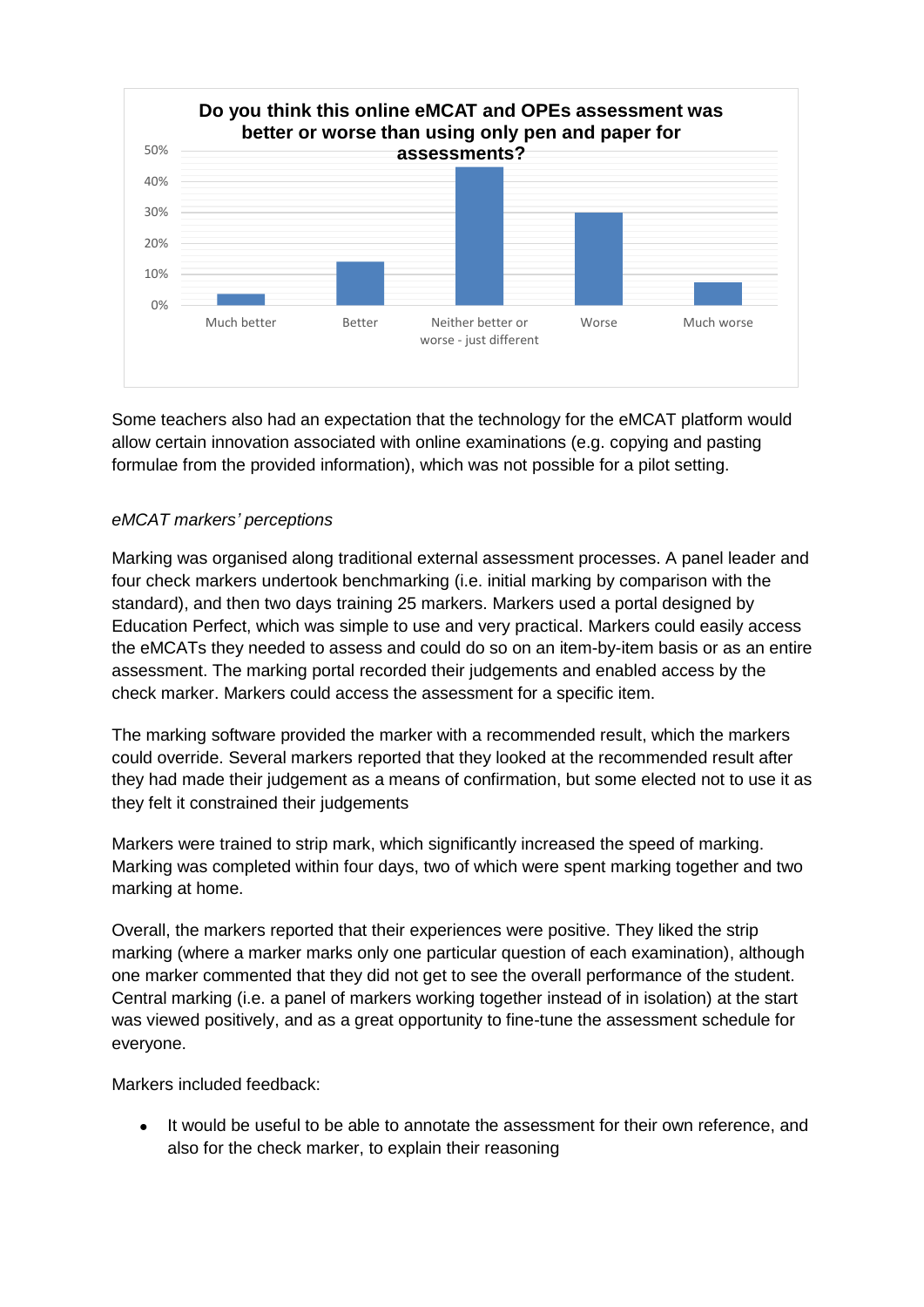- some processes that markers found valuable would not be available to school-based markers, however it may be possible to use a webinar to brief teachers in the future
- some feedback was provided on how best to configure the marker interface.

All markers said they preferred online marking, but some did not like the automatic marking.

#### <span id="page-21-0"></span>*Assessment learnings*

#### *eMCAT*

The MCAT was selected as a pilot because, in terms of external assessment, it is an outlier – it sits outside the normal examination cycle and is only one achievement standard. These two factors made the MCAT a useful vehicle for piloting online assessments.

The standard was developed to assess a candidate's algebraic ability without the use of a calculator, and most of the teaching and learning methods used are paper-based. Every attempt was made to ensure the assessment items were of the highest quality and designed to challenge the candidate to demonstrate their ability: they were essentially paper-based activities replicated in a digital environment.

#### *French and Science OPE*

The French OPE contained a series of sound files which the candidate accessed and then answered a series of written questions about. The candidates had complete control over the sound files – they were able to play them when they wished, replay parts, and pause it when they wanted. This contrasts with the paper-based examination, where the sound file is played externally for all candidates, for a set number of times to a specific formula.

A critical element of the standard is the ability to understand spoken French in a natural environment. Feedback from the OPE indicated that the ability of the candidate to play the sound file when they wished was viewed very positively and enabled more flexibility than the current paper-based process. However some teachers commented that allowing the candidate to play the sound file as many times as they prefer, and pausing when they wanted, does not completely replicate a natural environment.

To resolve this for future online assessments, NZQA will seek subject teachers' and HODs' expertise in determining the appropriate protocols for the management and playing of sound files.

All the assessments (eMCAT and OPEs) were developed by contractors and then passed onto Education Perfect to develop as a digital assessment. This somewhat limited the iterative development process for assessments.

#### <span id="page-21-1"></span>*Process and technology learnings*

The experience with the eMCAT and the Science OPE, where the assessment was a paperbased-based one transferred to a digital medium drew some criticism.

To ensure comparability, the, items designed for the eMCAT were very similar to the MCAT, and given the way algebra is taught, were very paper-oriented. Similarly, although the